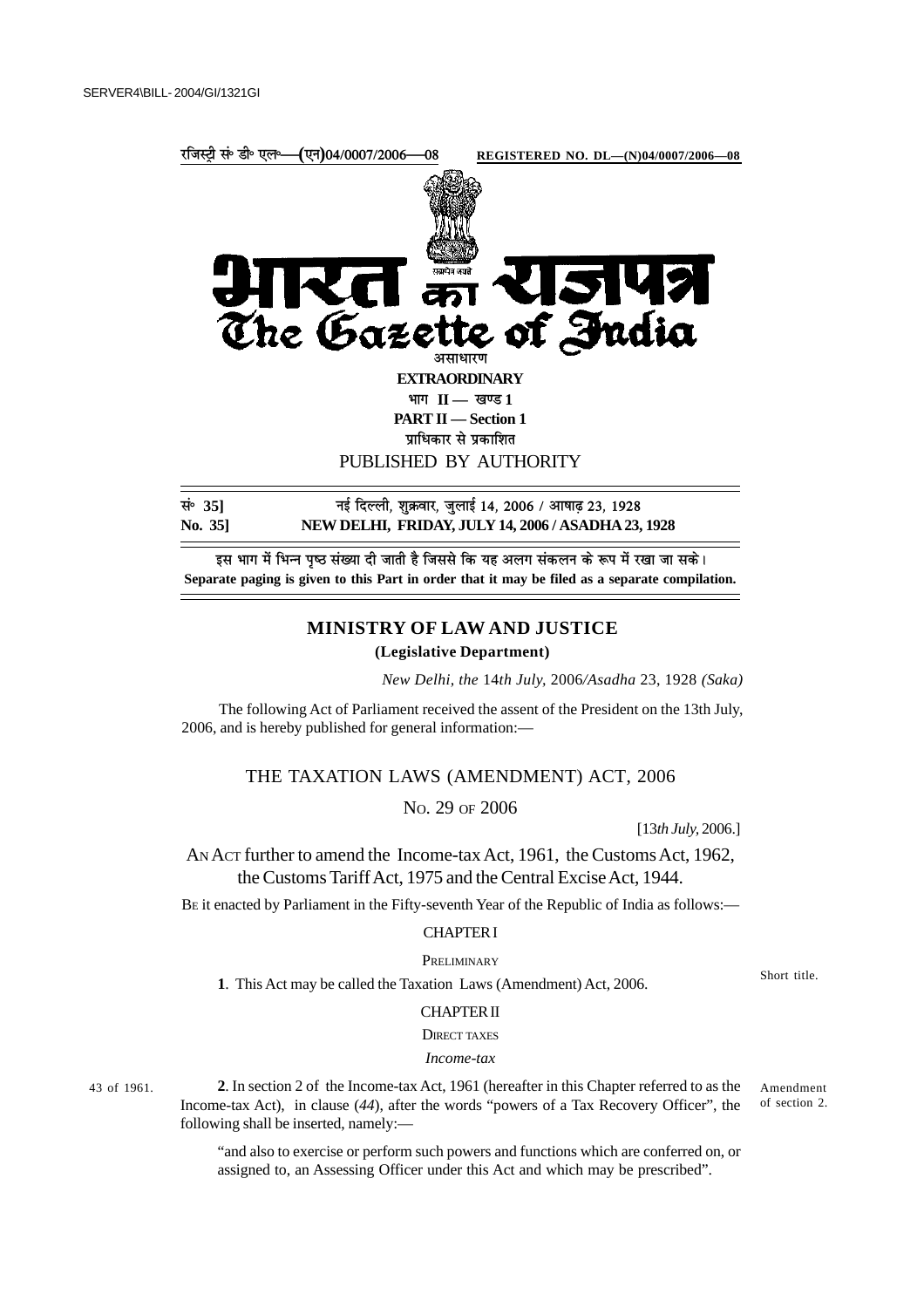(*iv*) eighty per cent. of the total income for assessment year beginning on the 1st day of April, 2009;

Act, 1956:

(*v*) one hundred per cent. of the total income for assessment year beginning on the 1st day of April, 2010 and any subsequent assessment year or years,

shall be included in such total income;";

on the 1st day of April, 2006;

on the 1st day of April, 2008;

beginning on the 1st day of April, 2007;

(*b*) in clause (*23C*),—

(*i*) in the eighth proviso, for the words, brackets and letters "notification issued by the Central Government under sub-clause (*iv*) or sub-clause (*v*) shall, at any one time, have effect for such assessment year or years, not exceeding three assessment years", the words, brackets, figures and letters "notification issued by the Central Government under sub-clause (*iv*) or sub-clause (*v*), before the date on which the Taxation Laws (Amendment) Bill, 2006 receives the assent of the President, shall, at any one time, have effect for such assessment year or years, not exceeding three assessment years" shall be substituted;

(*ii*) after the eighth proviso, the following provisos shall be inserted, namely:—

"Provided also that where an application under the first proviso is made on or after the date on which the Taxation Laws (Amendment) Bill, 2006 receives the assent of the President, every notification under subclause (*iv*) or sub-clause (*v*) shall be issued or approval under sub-clause (*vi*) or sub-clause (*via*) shall be granted or an order rejecting the application shall be passed within the period of twelve months from the end of the month in which such application was received:

Provided also that where the total income, of the fund or trust or institution or any university or other educational institution or any hospital or other medical institution referred to in sub-clause (*iv*) or sub-clause (*v*) or sub-clause (*vi*) or sub-clause (*via*), without giving effect to the provisions of the said sub-clauses, exceeds the maximum amount which is not chargeable to tax in any previous year, such trust or institution or any university or other educational institution or any hospital or other medical institution shall get its accounts audited in respect of that year by an accountant as defined in the *Explanation* below sub-section (*2*) of section 288 and furnish along with the return of income for the relevant assessment year, the report of such audit in the prescribed form duly signed and verified by such accountant and setting forth such particulars as may be prescribed:".

**3**. In section 10 of the Income-tax Act, with effect from the 1st day of April, 2006,—

(*a*) after clause (*23BBE*), the following clause shall be inserted, namely:—

Development Finance Corporation Limited, the amount to the extent of—

"(*23BBF*) any income of the North-Eastern Development Finance Corporation Limited, being a company formed and registered under the Companies

Provided that in computing the total income of the North-Eastern

(*i*) twenty per cent. of the total income for assessment year beginning

(*ii*) forty per cent. of the total income for assessment year

(*iii*) sixty per cent. of the total income for assessment year beginning

1 of 1956.

Amendment of section 10.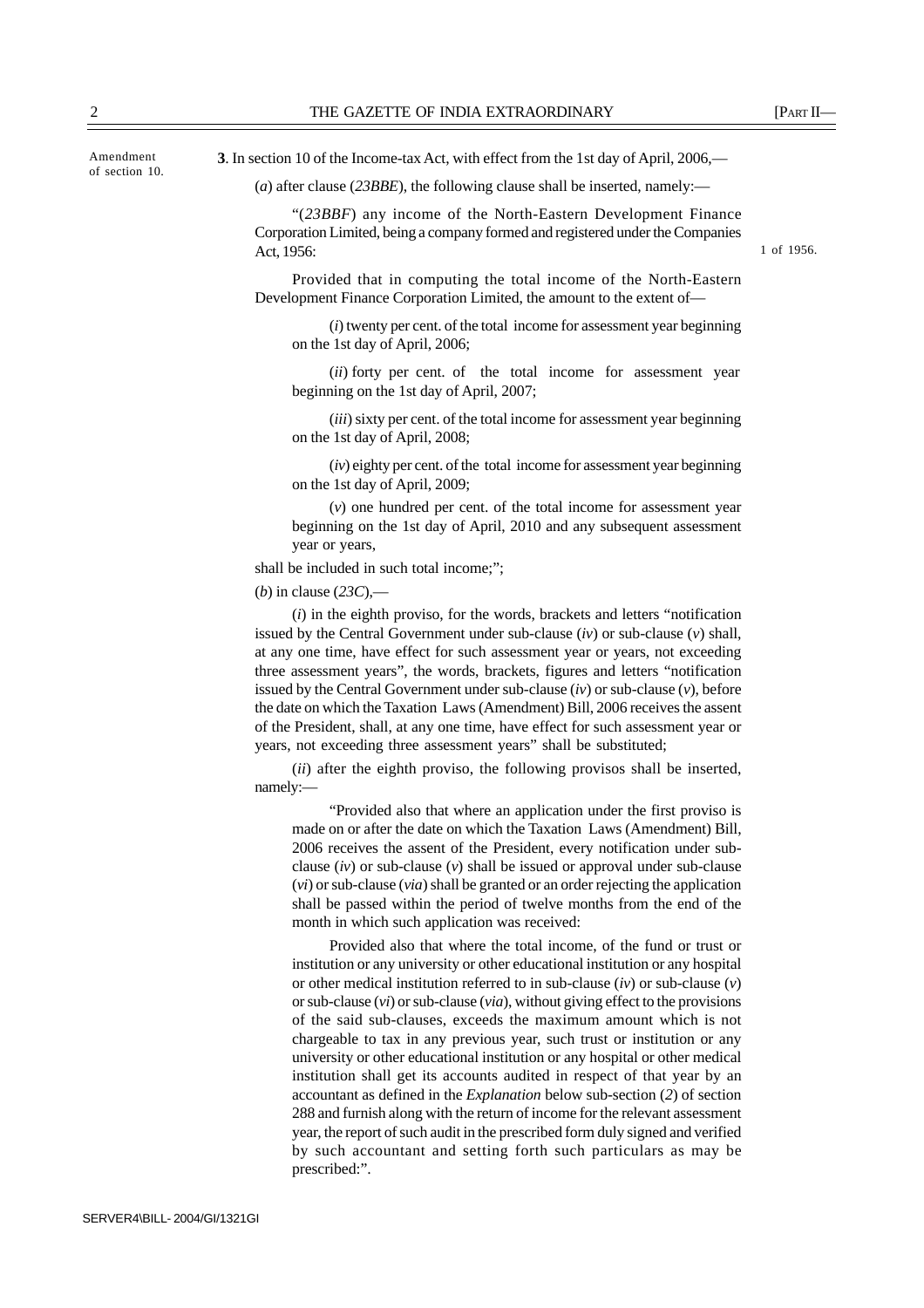**4**. In section 12A of the Income-tax Act, in clause (*b*), for the words and figures "the provisions of section 11 and section 12 exceeds fifty-thousand rupees in any previous year", the words and figures "the provisions of section 11 and section 12 exceeds the maximum amount which is not chargeable to income-tax in any previous year" shall be substituted with effect from the 1st day of April, 2006.

**5**. In the Income-tax Act, in section 35, with effect from the 1st day of April, 2006,—

 $(i)$  in sub-section  $(I)$ ,—

(*a*) in clause (*ii*), for the proviso, the following proviso shall be substituted, namely:—

"Provided that such association, university, college or other institution for the purposes of this clause—

(*A*) is for the time being approved, in accordance with the guidelines, in the manner and subject to such conditions as may be prescribed; and

(*B*) such association, university, college or other institution is specified as such, by notification in the Official Gazette, by the Central Government;'';

(*b*) in clause (*iii*), for the proviso, the following proviso shall be substituted, namely:—

"Provided that such university, college or other institution for the purposes of this clause—

 (A) is for the time being approved, in accordance with the guidelines, in the manner and subject to such conditions as may be prescribed; and

(B) such university, college or other institution is specified as such, by notification in the Official Gazette, by the Central Government;'';

(*c*) after clause (*iii*), the following *Explanation* shall be inserted, namely:—

"*Explanation.*—The deduction, to which the assessee is entitled in respect of any sum paid to a scientific research association, university, college or other institution to which clause (*ii*) or clause (*iii*) applies, shall not be denied merely on the ground that, subsequent to the payment of such sum by the assessee, the approval granted to the association, university, college or other institution referred to in clause (*ii*) or clause (*iii*) has been withdrawn;";

(*d*) in the second proviso, for the word "authority", the word "Government" shall be substituted;

(*e*) in the third proviso, for the words, brackets and letters "notification issued by the Central Government under clause (*ii*) or clause (*iii*) shall, at any one time, have effect for such assessment year or years, not exceeding three assessment years", the words, brackets, figures and letters "notification issued, by the Central Government under clause (*ii*) or clause (*iii*), before the date on which the Taxation Laws (Amendment) Bill, 2006 receives the assent of the President, shall, at any one time, have effect for such assessment year or years, not exceeding three assessment years" shall be substituted;

(*f*) after the third proviso, the following proviso shall be inserted at the end, namely:—

Amendment of section 35.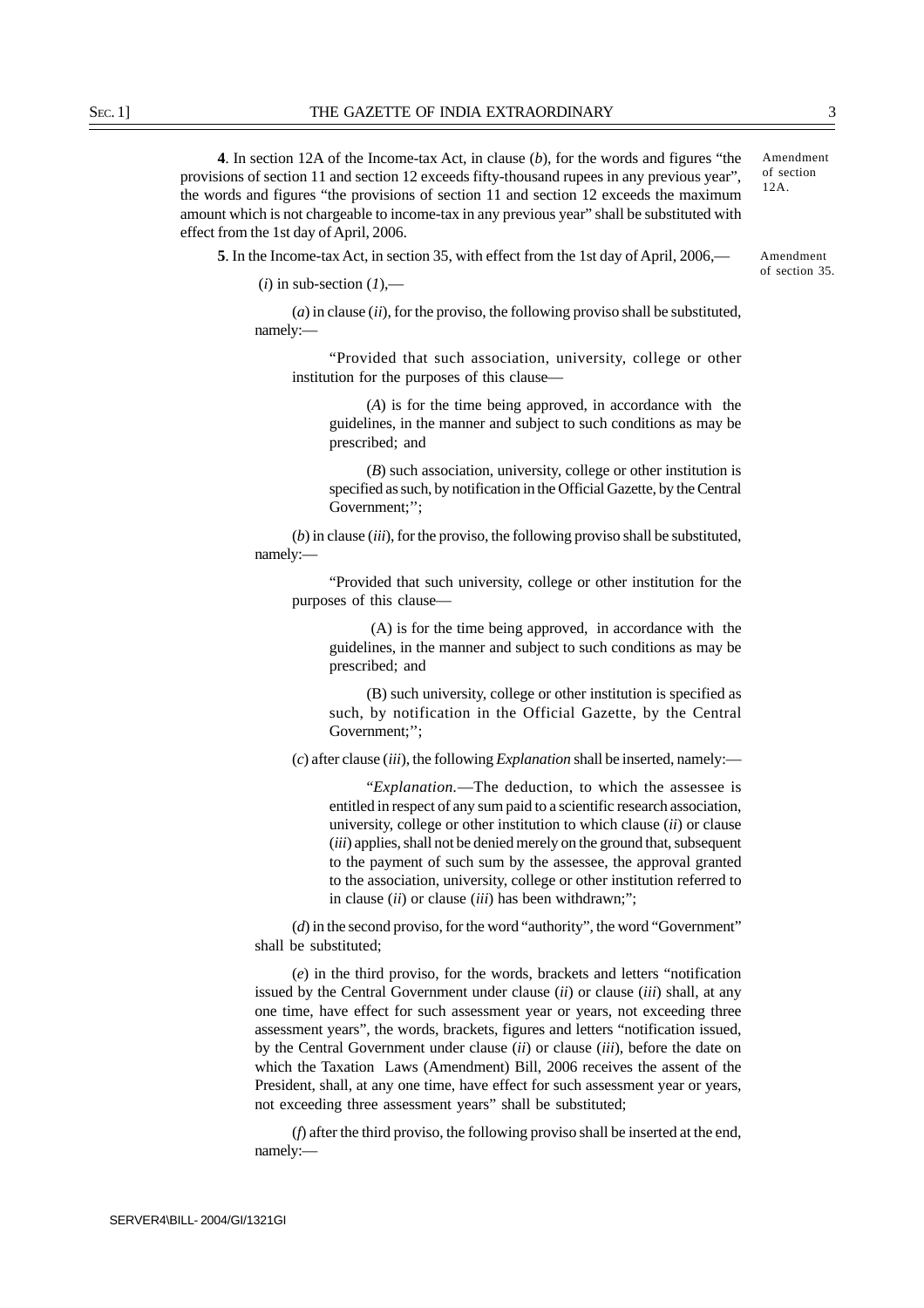''Provided also that where an application under the first proviso is made on or after the date on which the Taxation Laws (Amendment) Bill, 2006 receives the assent of the President, every notification under clause (*ii*) or clause (*iii*) shall be issued or an order rejecting the application shall be passed within the period of twelve months from the end of the month in which such application was received by the Central Government.";

(*ii*) in sub-section (*2AA*), the *Explanation* shall be numbered as *Explanation* 2 thereof and before the *Explanation* 2 as so numbered, the following *Explanation* shall be inserted, namely:—

*"Explanation* 1.—The deduction, to which the assessee is entitled in respect of any sum paid to a National Laboratory, University, Indian Institute of Technology or a specified person for the approved programme referred to in this sub-section, shall not be denied merely on the ground that, subsequent to the payment of such sum by the assessee, the approval granted to,—

(*a*) such Laboratory, or specified person has been withdrawn; or

(*b*) the programme, undertaken by the National Laboratory, University, Indian Institute of Technology or specified person, has been withdrawn.".

**6.** In section 35AC of the Income-tax Act, after sub-section (*2*), the following *Explanation* shall be inserted with effect from the 1st day of April, 2006, namely:—

"*Explanation*.—The deduction, to which the assessee is entitled in respect of any sum paid to a public sector company or a local authority or to an association or institution for carrying out the eligible project or scheme referred to in this section applies, shall not be denied merely on the ground that subsequent to the payment of such sum by the assessee,—

(*a*) the approval granted to such association or institution has been withdrawn; or

(*b*) the notification notifying the eligible project or scheme carried out by the public sector company or local authority or association or institution has been withdrawn.".

**7.** In section 35CCA of the Income-tax Act, after sub-section (*2A*), the following *Explanation* shall be inserted with effect from the 1st day of April, 2006, namely:— Amendment of section  $35CCA$ 

> "*Explanation.*—The deduction, to which the assessee is entitled in respect of any sum paid to an association or institution for carrying out the programme of rural development referred to in sub-section (*1*), shall not be denied merely on the ground that subsequent to the payment of such sum by the assessee, the approval granted to such programme of rural development, or as the case may be, to the association or institution has been withdrawn.".

**8**. In section 40 of the Income-tax Act, in clause (*a*), in sub-clause (*ia*), with effect from of section 40. the 1st day of April, 2006,— Amendment

> (*a*) after the words "commission or brokerage,", the words "rent, royalty," shall be inserted;

> (*b*) in the *Explanation*, after clause (*iv*), the following clauses shall be inserted at the end, namely:—

'(*v*) "rent" shall have the same meaning as in clause (*i*) to the *Explanation* to section 194-I;

Amendment of section 35AC.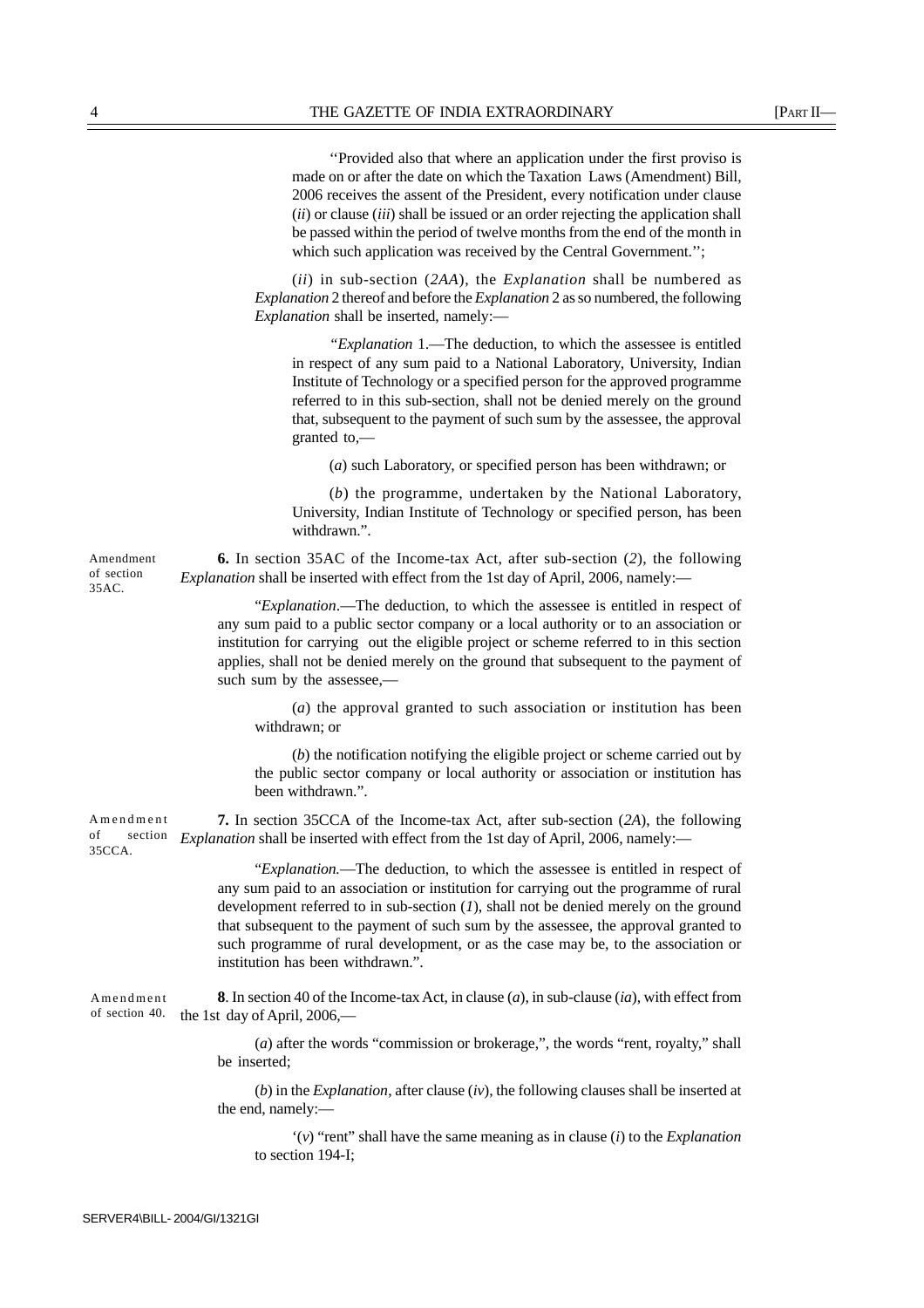(*vi*) "royalty" shall have the same meaning as in *Explanation* 2 to clause (*vi*) of sub-section (*1*) of section 9;'.

**9**. In section 40A of the Income-tax Act, in sub-sections (*3*) and (*4*), for the words "a crossed cheque drawn on a bank or by a crossed bank draft", wherever they occur, the words "an account payee cheque drawn on a bank or account payee bank draft" shall be substituted.

**10**. In section 56 of the Income-tax Act, in sub-section (*2*),—

 $(a)$  in clause  $(v)$ , —

(*i*) after the words, letters and figures "after the 1st day of September, 2004", the words, letters and figures "but before the 1st day of April, 2006" shall be inserted with effect from the 1st day of April, 2006;

(*ii*) in the proviso, after clause (*d*), the following clauses shall be inserted, namely:—

"(*e*) from any local authority as defined in the *Explanation* to clause (*20*) of section 10; or

 (*f*) from any fund or foundation or university or other educational institution or hospital or other medical institution or any trust or institution referred to in clause (*23C*) of section 10; or

(*g*) from any trust or institution registered under section 12AA.";

(*b*) after clause (*v*) and the *Explanation,* the following shall be inserted with effect from the 1st day of April, 2007, namely:—

"(*vi*) where any sum of money, the aggregate value of which exceeds fifty thousand rupees, is received without consideration, by an individual or a Hindu undivided family, in any previous year from any person or persons on or after the 1st day of April, 2006, the whole of the aggregate value of such sum:

Provided that this clause shall not apply to any sum of money received —

(*a*) from any relative; or

(*b*) on the occasion of the marriage of the individual; or

(*c*) under a will or by way of inheritance; or

(*d*) in contemplation of death of the payer; or

(*e*) from any local authority as defined in the *Explanation* to clause (*20*) of section 10; or

(*f*) from any fund or foundation or university or other educational institution or hospital or other medical institution or any trust or institution referred to in clause (*23C*) of section 10; or

(*g*) from any trust or institution registered under section 12AA.

*Explanation*.—For the purposes of this clause, "relative" means—

(*i*) spouse of the individual;

(*ii*) brother or sister of the individual;

(*iii*) brother or sister of the spouse of the individual;

(*iv*) brother or sister of either of the parents of the individual;

(*v*) any lineal ascendant or descendant of the individual;

(*vi*) any lineal ascendant or descendant of the spouse of the individual;

(*vii*) spouse of the person referred to in clauses (*ii*) to (*vi*).".

Amendment of section 56.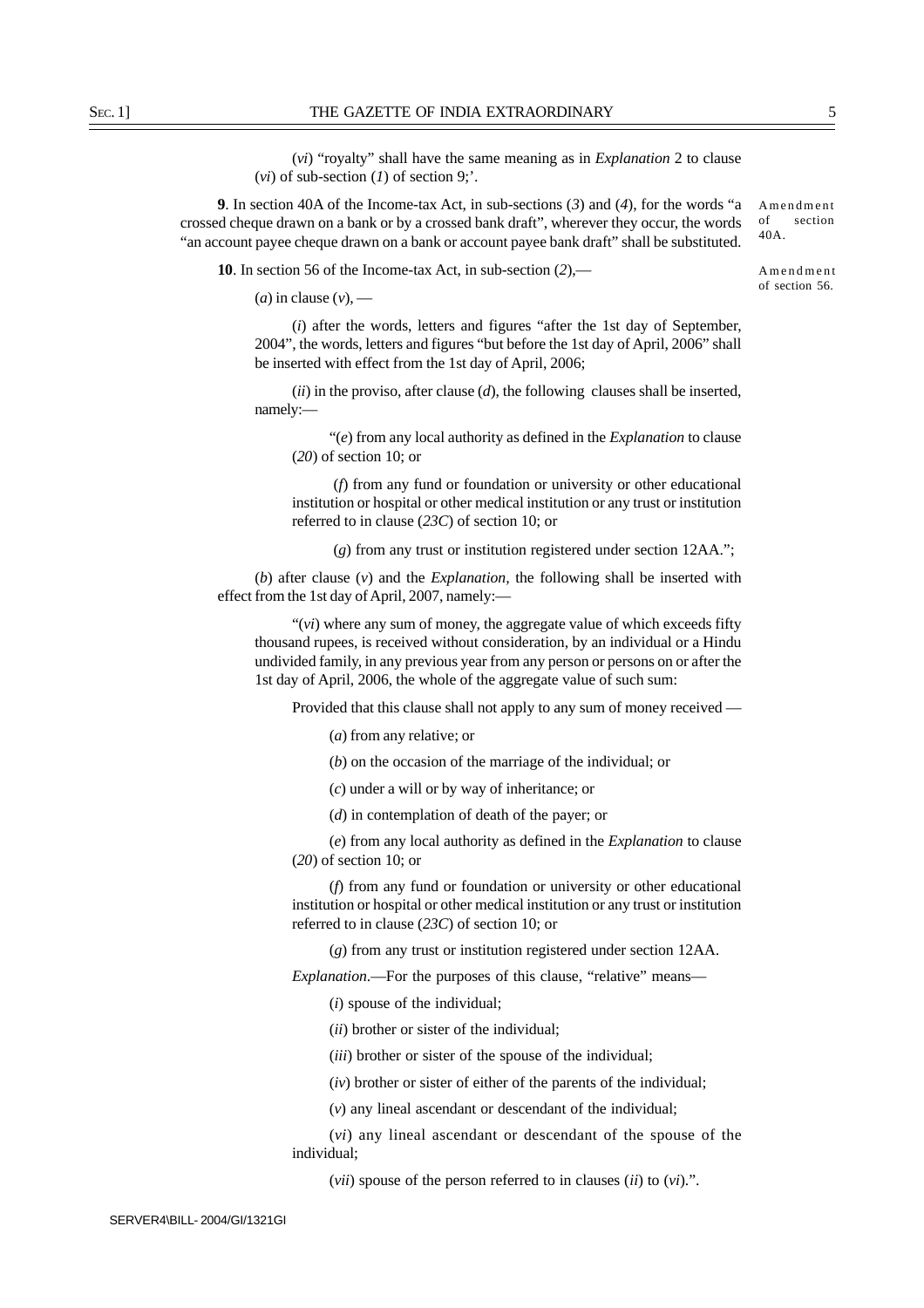| section<br>οf<br>80GGA. | 1st day of April, 2006,—                                                                                                                                                                                                                                                                                                                                                                                                                                                                                                       |
|-------------------------|--------------------------------------------------------------------------------------------------------------------------------------------------------------------------------------------------------------------------------------------------------------------------------------------------------------------------------------------------------------------------------------------------------------------------------------------------------------------------------------------------------------------------------|
|                         | (a) after clause $(aa)$ , the following <i>Explanation</i> shall be inserted, namely:—                                                                                                                                                                                                                                                                                                                                                                                                                                         |
|                         | "Explanation.—The deduction, to which the assessee is entitled in respect<br>of any sum paid to a scientific research association, University, college or other<br>institution to which clause $(a)$ or clause $(aa)$ applies, shall not be denied merely<br>on the ground that, subsequent to the payment of such sum by the assessee, the<br>approval to such association, University, college or other institution referred to<br>in clause ( <i>a</i> ) or clause ( <i>aa</i> ), as the case may be, has been withdrawn;"; |
|                         | (b) after clause (b), the following <i>Explanation</i> shall be inserted, namely:—                                                                                                                                                                                                                                                                                                                                                                                                                                             |
|                         | "Explanation.—The deduction, to which the assessee is entitled in respect<br>of any sum paid to an association or institution for carrying out the programme<br>of rural development to which this clause applies, shall not be denied merely on<br>the ground that subsequent to the payment of such sum by the assessee, the<br>approval granted to such programme, or as the case may be, to the association or<br>institution has been withdrawn.";                                                                        |
|                         | $(c)$ in clause (bb), the <i>Explanation</i> shall be numbered as <i>Explanation</i> 2 thereof<br>and before the <i>Explanation</i> 2 as so numbered, the following <i>Explanation</i> shall be<br>inserted, namely:-                                                                                                                                                                                                                                                                                                          |
|                         | "Explanation 1.—The deduction, to which the assessee is entitled in<br>respect of any sum paid to a public sector company, or to a local authority or to<br>an association or institution for carrying out the eligible project or scheme referred<br>to in section 35AC, shall not be denied merely on the ground that subsequent to<br>the payment of such sum by the assessee,—                                                                                                                                             |
|                         | $(a)$ the approval granted to such association or institution has been<br>withdrawn; or                                                                                                                                                                                                                                                                                                                                                                                                                                        |
|                         | $(b)$ the notification notifying the eligible project or scheme referred<br>to in section 35AC carried out by the public sector company, or local<br>authority or association or institution has been withdrawn.".                                                                                                                                                                                                                                                                                                             |
| Amendment               | 12. In section 139 of the Income-tax Act, with effect from the 1st day of April, 2006, —                                                                                                                                                                                                                                                                                                                                                                                                                                       |
| of section<br>139.      | (a) in sub-section (4C), in clause (e),—                                                                                                                                                                                                                                                                                                                                                                                                                                                                                       |
|                         | $(i)$ for the word, brackets and figures "sub-clause $(vi)$ ", the words, brackets,<br>figures and letters "sub-clause ( <i>iiiad</i> ) or sub-clause $(vi)$ " shall be substituted;                                                                                                                                                                                                                                                                                                                                           |
|                         | $(ii)$ for the word, brackets, figures and letter "sub-clause $(via)$ ", the words,<br>brackets, figures and letters "sub-clause (iiiae) or sub-clause (via)" shall be<br>substituted;                                                                                                                                                                                                                                                                                                                                         |
|                         | (b) after sub-section $(4C)$ , the following sub-section shall be inserted, namely:—                                                                                                                                                                                                                                                                                                                                                                                                                                           |
|                         | "( $4D$ ) Every university, college or other institution referred to in clause (ii)<br>and clause (iii) of sub-section $(1)$ of section 35, which is not required to furnish<br>return of income or loss under any other provision of this section, shall furnish<br>the return in respect of its income or loss in every previous year and all the                                                                                                                                                                            |

**11.** In section 80GGA of the Income-tax Act, in sub-section (*2*), with effect from the Amendment

> **13**. In section 143 of the Income-tax Act, in sub-section (*3*), after the proviso, the following proviso shall be inserted with effect from the 1st day of April, 2006, namely:—

to be furnished under sub-section (*1*).".

"Provided further that where the Assessing Officer is satisfied that the activities of the university, college or other institution referred to in clause (*ii*) and clause (*iii*) of sub-section (*1*) of section 35 are not being carried out in accordance with all or any of the conditions subject to which such university, college or other institution was approved, he may, after giving a reasonable opportunity of showing cause against the

provisions of this Act shall, so far as may be, apply as if it were a return required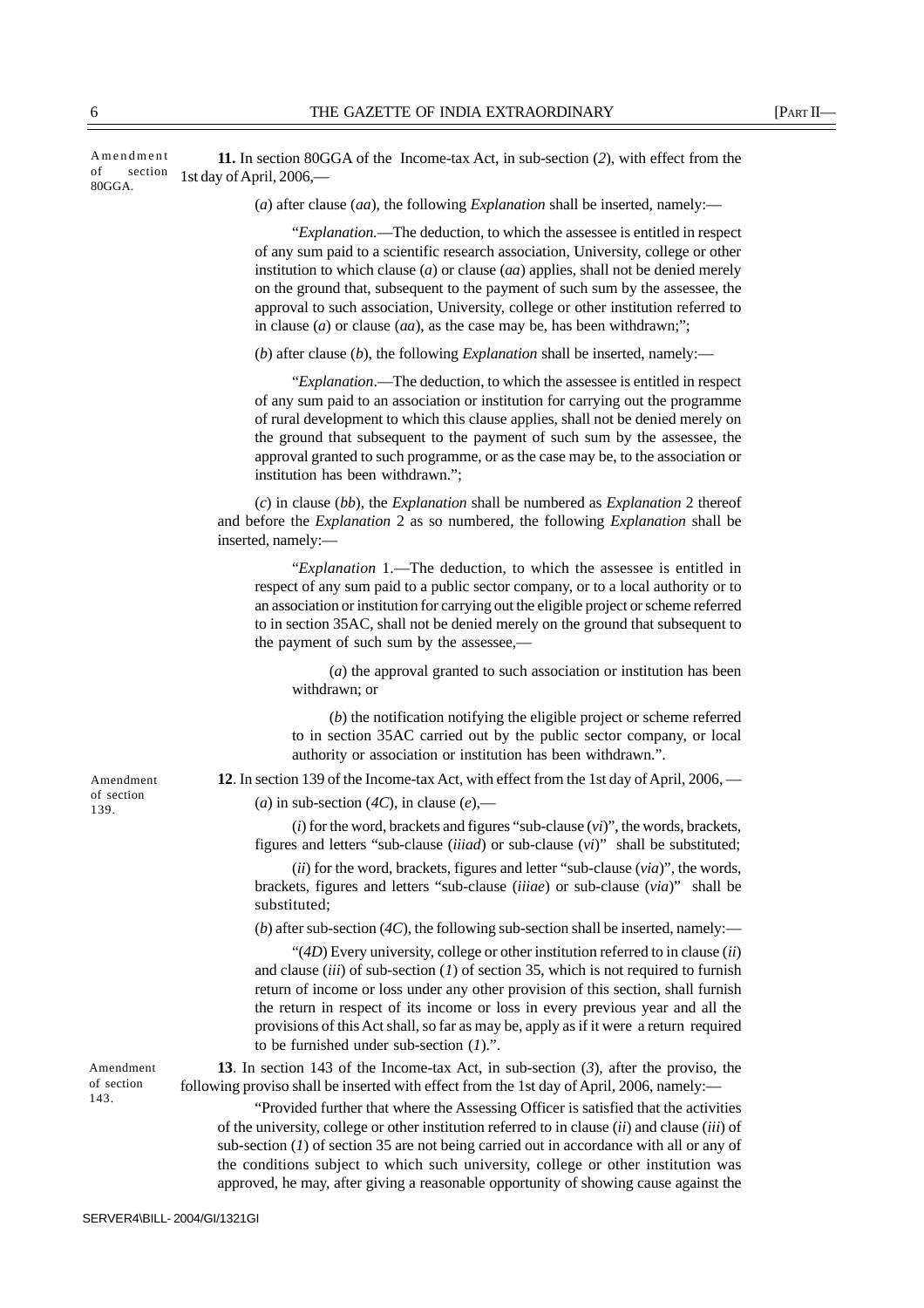proposed withdrawal to the concerned university, college or other institution, recommend to the Central Government to withdraw the approval and that Government may by order, withdraw the approval and forward a copy of the order to the concerned university, college or other institution and the Assessing Officer.".

**14**. In section 155 of the Income-tax Act, after sub-section (*11*), the following subsection shall be inserted, namely:—

"(*11A*) Where in the assessment for any year, the deduction under section 10A or section 10B or section 10BA has not been allowed on the ground that such income has not been received in convertible foreign exchange in India, or having been received in convertible foreign exchange outside India, or having been converted into convertible foreign exchange outside India, has not been brought into India, by or on behalf of the assessee with the approval of the Reserve Bank of India or such other authority as is authorised under any law for the time being in force for regulating payments and dealings in foreign exchange and subsequently such income or part thereof has been or is received in, or brought into, India in the manner aforesaid, the Assessing Officer shall amend the order of assessment so as to allow deduction under section 10A or section 10B or section 10BA, as the case may be, in respect of such income or part thereof as is so received in, or brought into, India, and the provisions of section 154 shall, so far as may be, apply thereto, and the period of four years shall be reckoned from the end of the previous year in which such income is so received in, or brought into, India.".

**15**. In section 194-I of the Income-tax Act, in the *Explanation*, for clause (*i*), the following clause shall be substituted, namely:—

'(*i*) "rent" means any payment, by whatever name called, under any lease, sublease, tenancy or any other agreement or arrangement for the use of (either separately or together) any, —

(*a*) land; or

(*b*) building (including factory building); or

- (*c*) land appurtenant to a building (including factory building); or
- (*d*) machinery; or
- (*e*) plant; or
- (*f*) equipment; or
- (*g*) furniture; or
- (*h*) fittings,

whether or not any or all of the above are owned by the payee;'.

**16**. In section 194 J of the Income-tax Act, in sub-section (*1*), —

 $(i)$  in clause  $(b)$ , the word "or" shall be inserted at the end:

(*ii*) after clause (*b*), the following clauses shall be inserted, namely:—

"(*c*) royalty, or

(*d*) any sum referred to in clause (*va*) of section 28,";

 $(iii)$  in the first proviso, in clause  $(B)$ ,—

(*a*) in sub-clause (*ii*), for the word, brackets and letter "clause (*b*):", the words, brackets and letter "clause (b), or" shall be substituted;

 $(b)$  after sub-clause (*ii*), the following clauses shall be inserted, namely:—

"(*iii*) twenty thousand rupees, in the case of royalty referred to in clause (*c*), or

(*iv*) twenty thousand rupees, in the case of sum referred to in clause (*d*):";

Amendment of section 194 I.

of section 155.

Amendment

Amendment of section 194J.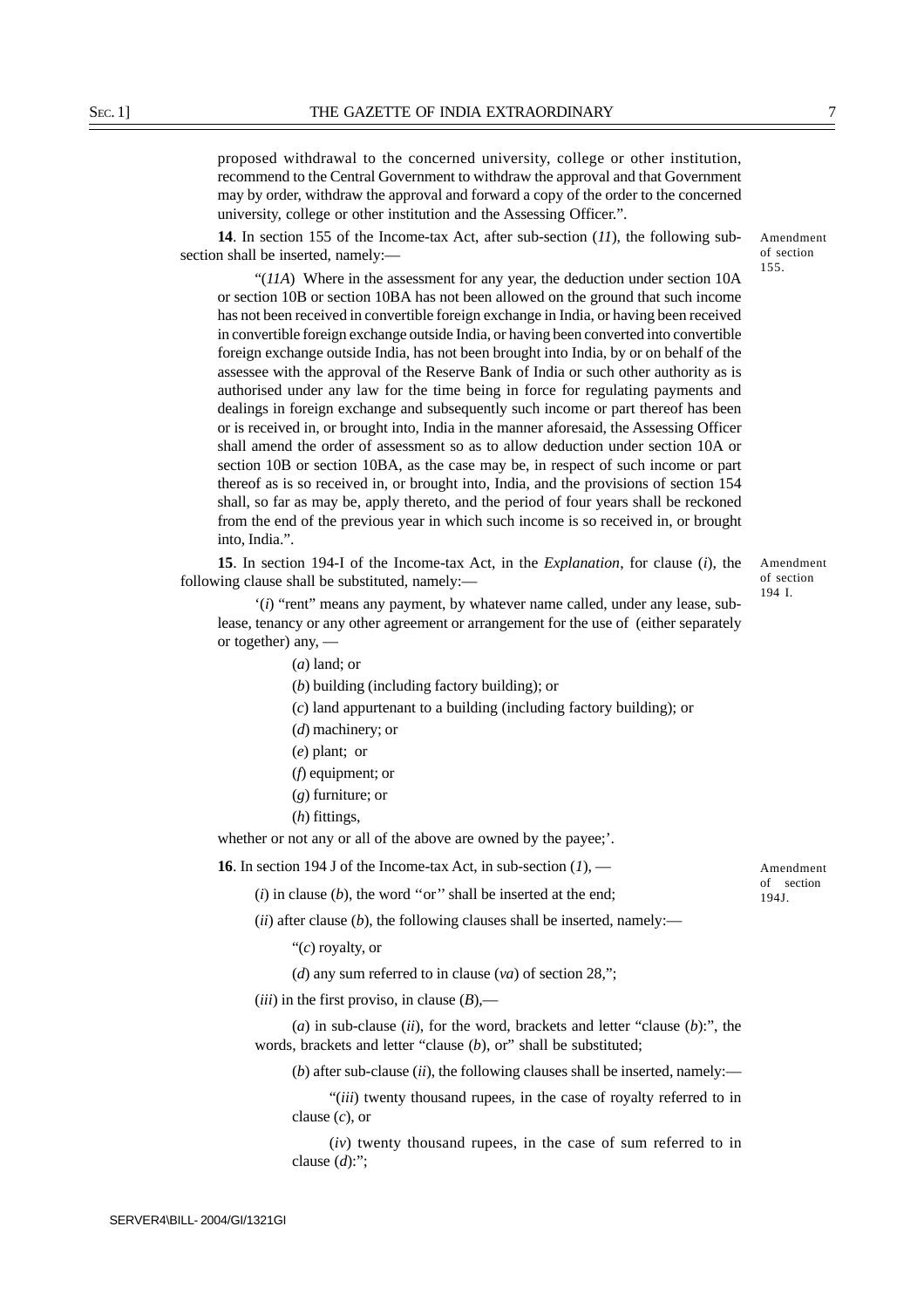(*iv*) in the *Explanation*, after clause (*b*), the following clause shall be inserted, namely:—

'(*ba*) "royalty" shall have the same meaning as in *Explanation* 2 to clause (*vi*) of sub-section (*1*) of section 9;'.

**17**. In section 246A of the Income-tax Act, in sub-section (*1*), after clause (*j*), the following clause shall be inserted, namely:—

 "(*ja*) an order of imposing or enhancing penalty under sub-section (*1A*) of section 275;".

**18**. In section 275 of the Income-tax Act, after sub-section (*1*), the following subsection shall be inserted, namely:-

"(*1A*) In a case where the relevant assessment or other order is the subjectmatter of an appeal to the Commissioner (Appeals) under section 246 or section 246A or an appeal to the Appellate Tribunal under section 253 or an appeal to the High Court under section 260A or an appeal to the Supreme Court under section 261 or revision under section 263 or section 264 and an order imposing or enhancing or reducing or cancelling penalty or dropping the proceedings for the imposition of penalty is passed before the order of the Commissioner (Appeals) or the Appellate Tribunal or the High Court or the Supreme Court is received by the Chief Commissioner or the Commissioner or the order of revision under section 263 or section 264 is passed, an order imposing or enhancing or reducing or cancelling penalty or dropping the proceedings for the imposition of penalty may be passed on the basis of assessment as revised by giving effect to such order of the Commissioner (Appeals) or, the Appellate Tribunal or the High Court, or the Supreme Court or order of revision under section 263 or section 264:

Provided that no order of imposing or enhancing or reducing or cancelling penalty or dropping the proceedings for the imposition of penalty shall be passed—

(*a*) unless the assessee has been heard, or has been given a reasonable opportunity of being heard;

(*b*) after the expiry of six months from the end of the month in which the order of the Commissioner (Appeals) or the Appellate Tribunal or the High Court or the Supreme Court is received by the Chief Commissioner or the Commissioner or the order of revision under section 263 or section 264 is passed:

Provided further that the provisions of sub-section (*2*) of section 274 shall apply in respect of the order imposing or enhancing or reducing penalty under this sub-section.".

**19**. In Income-tax Act, for section 288B, the following section shall be substituted, namely:—

"288B. Any amount payable, and the amount of refund due, under the provisions of this Act shall be rounded off to the nearest multiple of ten rupees and for this purpose any part of a rupee consisting of paise shall be ignored and thereafter if such amount is not a multiple of ten, then, if the last figure in that amount is five or more, the amount shall be increased to the next higher amount which is a multiple of ten and if the last figure is less than five, the amount shall be reduced to the next lower amount which is a multiple of ten.".

### CHAPTER III

INDIRECT TAXES

#### *Customs*

**20.** In the Customs Act, 1962 (hereafter referred to as the Customs Act), in section 17, after sub-section (*4*), the following sub-section shall be inserted, namely:*—* Amendment of section 17.

> "(*5*) Where any assessment done under sub-section (*2*) is contrary to the claim of the importer or exporter regarding valuation of goods, classification,

Substitution of new section for section 288B. Rounding off amount payable and

refund due.

Amendment of section 246A.

Amendment of section 275.

52 of 1962.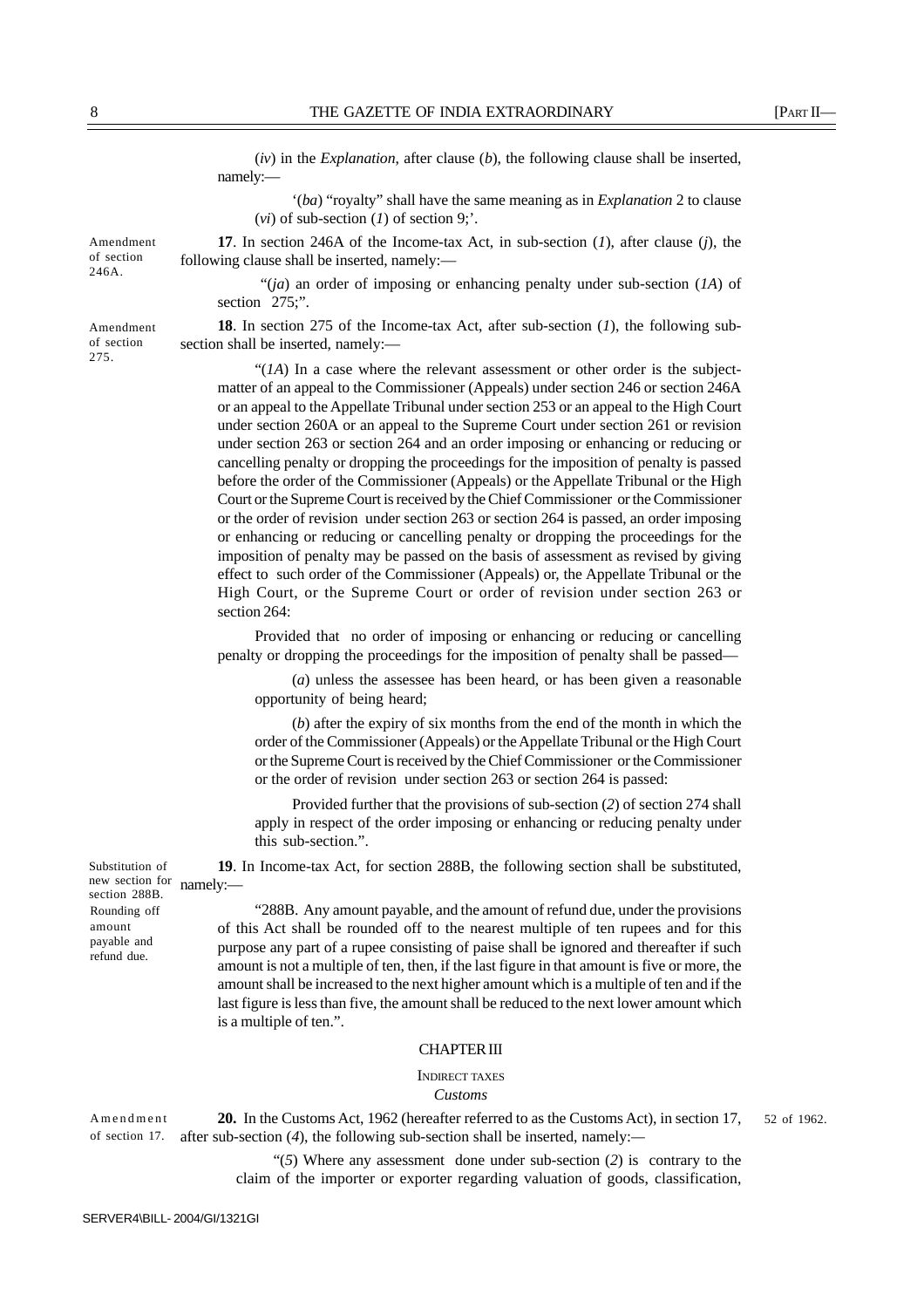exemption or concessions of duty availed consequent to any notification therefor under this Act, and in cases other than those where the importer or the exporter, as the case may be, confirms his acceptance of the said assessment in writing, the proper officer shall pass a speaking order within fifteen days from the date of assessment of the bill of entry or the shipping bill, as the case may be.".

**21.** In section 18 of the Customs Act, after sub-section (*2*), the following sub-sections shall be inserted, namely:–

"(*3*) The importer or exporter shall be liable to pay interest, on any amount payable to the Central Government, consequent to the final assessment order under sub-section (*2*), at the rate fixed by the Central Government under section 28AB from the first day of the month in which the duty is provisionally assessed till the date of payment thereof.

(*4*) Subject to sub-section (*5*), if any refundable amount referred to in clause (*a*) of sub-section (*2*) is not refunded under that sub-section within three months from the date of assessment of duty finally, there shall be paid an interest on such unrefunded amount at such rate fixed by the Central Government under section 27A till the date of refund of such amount.

(*5*) The amount of duty refundable under sub-section (*2*) and the interest under sub-section (*4*), if any, shall, instead of being credited to the Fund, be paid to the importer or the exporter, as the case may be, if such amount is relatable to–

(*a*) the duty and interest, if any, paid on such duty paid by the importer, or the exporter, as the case may be, if he had not passed on the incidence of such duty and interest, if any, paid on such duty to any other person;

(*b*) the duty and interest, if any, paid on such duty on imports made by an individual for his personal use;

(*c*) the duty and interest, if any, paid on such duty borne by the buyer, if he had not passed on the incidence of such duty and interest, if any, paid on such duty to any other person;

(*d*) the export duty as specified in section 26;

(*e*) drawback of duty payable under sections 74 and 75.".

### **22.** In section 28 of the Customs Act,—

(*a*) after sub-section (*1*), the following sub-section shall be inserted, namely:–

"(*1A*) When any duty has not been levied or has been short-levied or the interest has not been charged or has been part paid or the duty or interest has been erroneously refunded by reason of collusion or any wilful misstatement or suppression of facts by the importer or the exporter or the agent or employee of the importer or exporter, to whom a notice is served under the proviso to subsection  $(I)$  by the proper officer, may pay duty in full or in part as may be accepted by him, and the interest payable thereon under section 28AB and penalty equal to twenty-five per cent. of the duty specified in the notice or the duty so accepted by such person within thirty days of the receipt of the notice.";

*(b)* to sub-section (*2*), the following provisos shall be added, namely:–

"Provided that if such person has paid the duty in full together with interest and penalty under sub-section (*1A*), the proceedings in respect of such person and other persons to whom notice is served under sub-section (*1*) shall, without prejudice to the provisions of sections 135, 135A and 140, be deemed to be conclusive as to the matters stated therein:

Provided further that, if such person has paid duty in part, interest and penalty under sub-section (*1A*), the proper officer shall determine the amount of duty or interest not being in excess of the amount partly due from such person.". Amendment of section 28.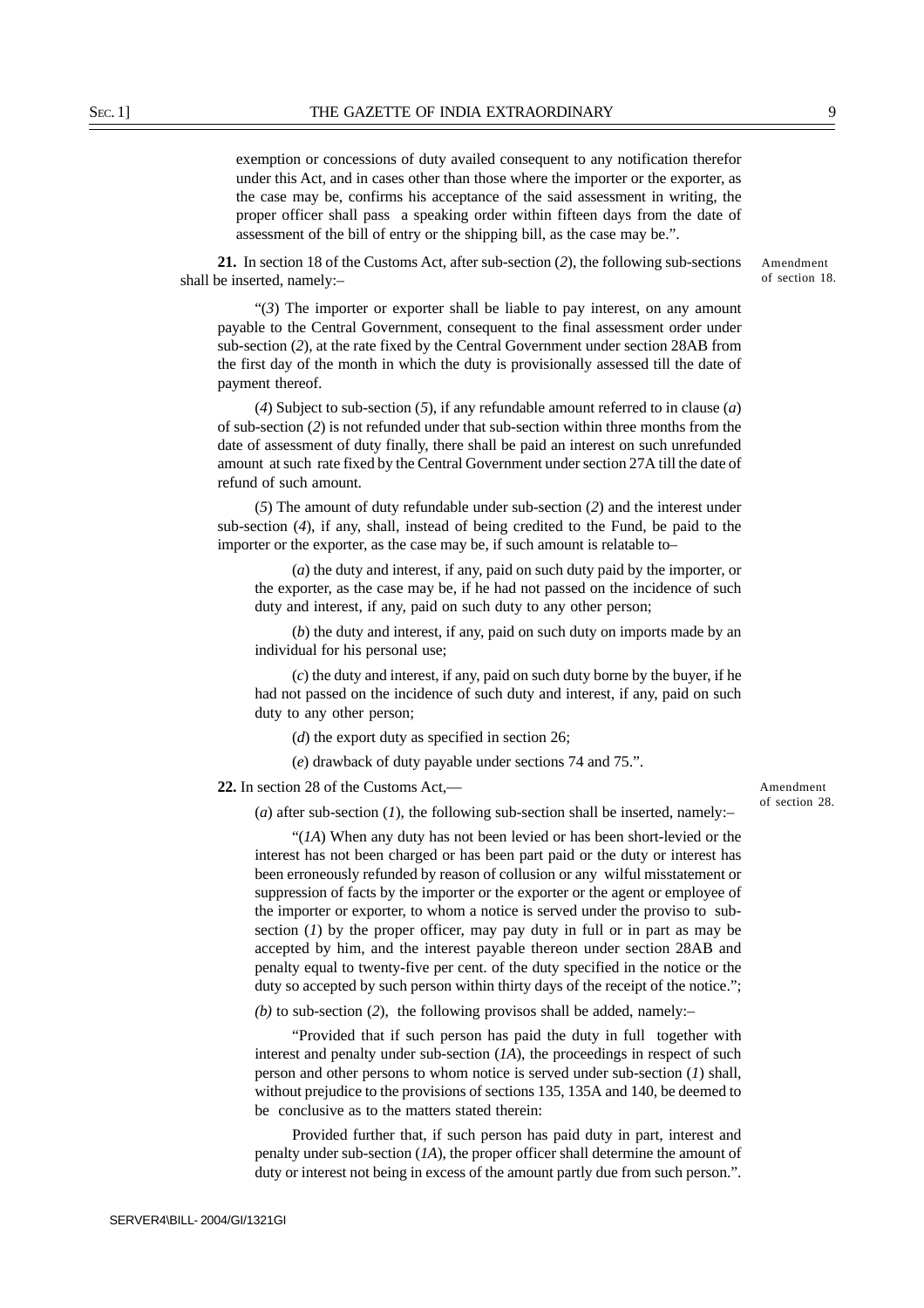| Insertion of<br>new section<br>28BA.                                                              | 23. After section 28B of the Customs Act, the following section shall be inserted,<br>namely:                                                                                                                                                                                                                                                                                                                                                                                                                                                                                          |
|---------------------------------------------------------------------------------------------------|----------------------------------------------------------------------------------------------------------------------------------------------------------------------------------------------------------------------------------------------------------------------------------------------------------------------------------------------------------------------------------------------------------------------------------------------------------------------------------------------------------------------------------------------------------------------------------------|
| Provisional<br>attachment to<br>protect<br>revenue in<br>certain cases.                           | "28BA. $(I)$ Where, during the pendency of any proceeding under section<br>28 or section 28B, the proper officer is of the opinion that for the purpose of<br>protecting the interests of revenue, it is necessary so to do, he may, with the<br>previous approval of the Commissioner of Customs, by order in writing, attach<br>provisionally any property belonging to the person on whom notice is served<br>under sub-section $(1)$ of section 28 or sub-section $(2)$ of section 28B, as the case<br>may be, in accordance with the rules made in this behalf under section 142. |
|                                                                                                   | (2) Every such provisional attachment shall cease to have effect after the<br>expiry of a period of six months from the date of the order made under sub-<br>section $(I)$ :                                                                                                                                                                                                                                                                                                                                                                                                           |
|                                                                                                   | Provided that the Chief Commissioner of Customs may, for reasons to be<br>recorded in writing, extend the aforesaid period by such further period or periods<br>as he thinks fit, so, however, that the total period of extension shall not in any<br>case exceed two years:                                                                                                                                                                                                                                                                                                           |
|                                                                                                   | Provided further that where an application for settlement of case under<br>section 127B is made to the Settlement Commission, the period commencing from<br>the date on which such application is made and ending with the date on which an<br>order under sub-section $(I)$ of section 127C is made shall be excluded from the<br>period specified in the preceding proviso.".                                                                                                                                                                                                        |
| Amendment<br>of section 104.                                                                      | <b>24.</b> In section 104 of the Customs Act, for sub-section $(I)$ , the following sub-section<br>shall be substituted, namely:-                                                                                                                                                                                                                                                                                                                                                                                                                                                      |
|                                                                                                   | " $(1)$ If an officer of customs empowered in this behalf by general or special order<br>of the Commissioner of Customs has reason to believe that any person in India or<br>within the Indian customs waters has committed an offence punishable under section<br>132 or section 133 or section 135 or section 135A or section 136, he may arrest such<br>person and shall, as soon as may be, inform him of the grounds for such arrest.".                                                                                                                                           |
| Amendment<br>of section<br>108.                                                                   | 25. In section 108 of the Customs Act, for sub-section $(I)$ , the following sub-section<br>shall be substituted, namely:-                                                                                                                                                                                                                                                                                                                                                                                                                                                             |
|                                                                                                   | " $(1)$ Any gazetted officer of customs duly empowered by the Central Government<br>in this behalf, shall have power to summon any person whose attendance he considers<br>necessary either to give evidence or to produce a document or any other thing in any<br>inquiry which such officer is making under this Act.".                                                                                                                                                                                                                                                              |
| Insertion of<br>new section<br>110A.                                                              | 26. After section 110 of the Customs Act, the following section shall be inserted,<br>namely:                                                                                                                                                                                                                                                                                                                                                                                                                                                                                          |
| Provisional<br>release of<br>goods,<br>documents<br>and things<br>seized pending<br>adjudication. | "110A. Any goods, documents or things seized under section 110, may, pending<br>the order of the adjudicating officer, be released to the owner on taking a bond from him<br>in the proper form with such security and conditions as the Commissioner of Customs<br>may require.".                                                                                                                                                                                                                                                                                                     |
| Insertion of<br>new section<br>114AA.                                                             | 27. After section 114A of the Customs Act, the following section shall be inserted,<br>namely:                                                                                                                                                                                                                                                                                                                                                                                                                                                                                         |
| Penalty for<br>use of false<br>and incorrect<br>material.                                         | "114AA. If a person knowingly or intentionally makes, signs or uses, or causes<br>to be made, signed or used, any declaration, statement or document which is false or<br>incorrect in any material particular, in the transaction of any business for the purposes<br>of this Act, shall be liable to a penalty not exceeding five times the value of goods.".                                                                                                                                                                                                                        |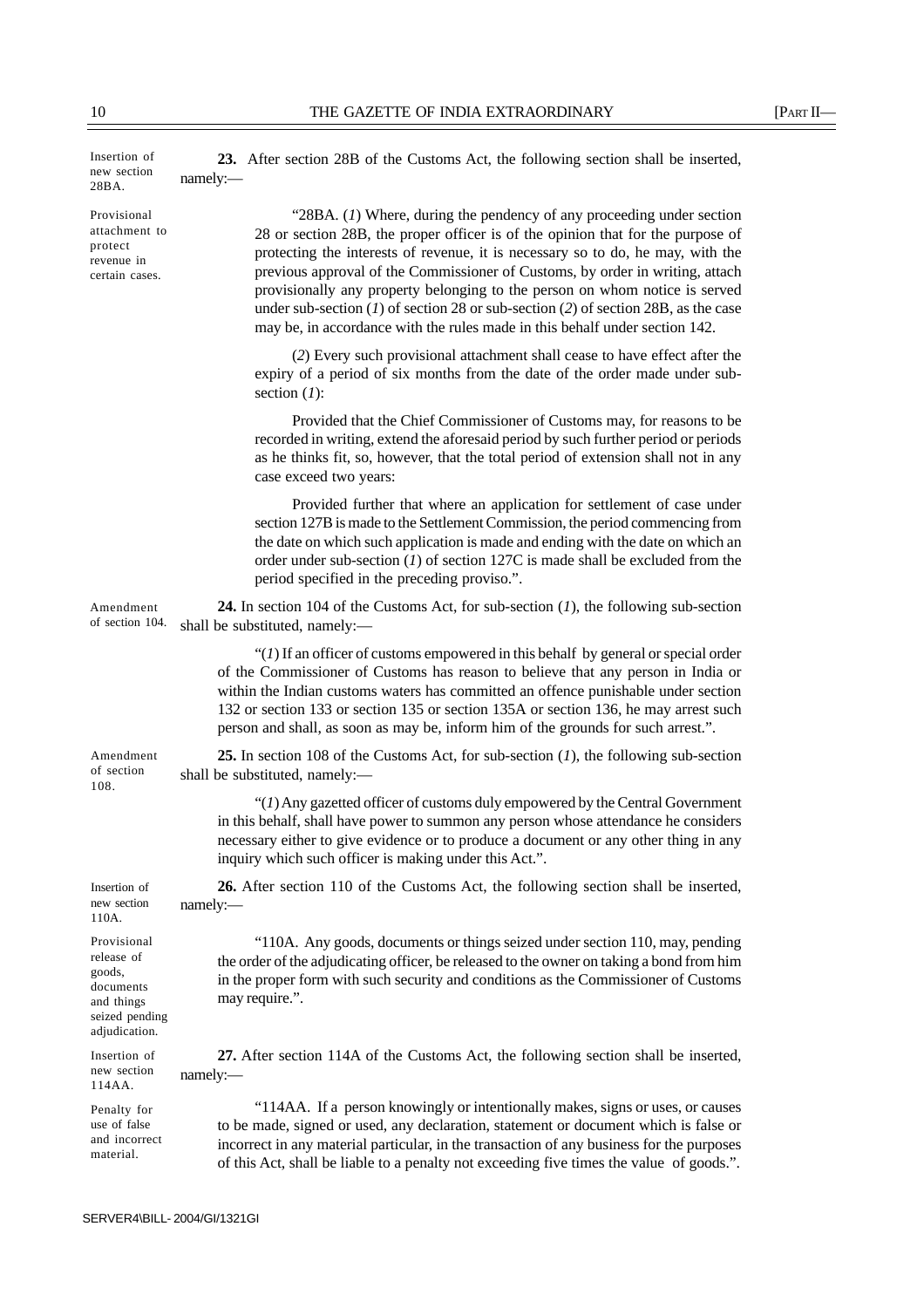**28.** In section 124 of the Customs Act, in clause (*a*), for the words "writing informing", the words "writing with the prior approval of the officer of customs not below the rank of a Deputy Commissioner of Customs, informing" shall be substituted.

**29.** In section 129D of the Customs Act, in sub-section (*2*), for the words "such authority", the words "such authority or any officer of customs subordinate to him" shall be substituted.

**30.** In section 132 of the Customs Act, for the words "six months", the words "two years" shall be substituted.

**31.** In section 133 of the Customs Act, for the words "six months", the words "two years" shall be substituted.

**32.** In section 137 of the Customs Act, in sub-section (*1*), for the word and figures "section 135", the words, figures and letter "section 135 or section 135A" shall be substituted.

**33.** After section 154A of the Customs Act, the following section shall be inserted, namely:—

"154B. (*1*) If the Central Government is of opinion that it is necessary or expedient in the public interest to publish the names of any person and any other particulars relating to any proceedings or prosecutions under this Act in respect of such person, it may cause to be published such names and particulars in such manner as it thinks fit.

(*2*) No publication under this section shall be made in relation to any penalty imposed under this Act until the time for presenting an appeal to the Commissioner (Appeals) under section 128 or the Appellate Tribunal under section 129A, as the case may be, has expired without an appeal having been presented or the appeal, if presented, has been disposed of.

*Explanation.*–In the case of a firm, company or other association of persons, the names of the partners of the firm, directors, managing agents, secretaries and treasurers or managers of the company, or the members of the association, as the case may be, may also be published if, in the opinion of the Central Government, circumstances of the case justify it.".

#### *Customs tariff*

**34.** In section 8B of the Customs Tariff Act, 1975, in the first proviso to sub-section (*1*), for the words "all such countries", the words "developing countries each with less than three per cent. import share" shall be substituted.

### *Excise*

**35.** In section 11A of the Central Excise Act, 1944 (hereafter referred to as the Central Excise Act),–

(*a*) after sub-section (*1*), the following sub-section shall be inserted, namely:—

"(*1A*) When any duty of excise has not been levied or paid or has been shortlevied or short paid or erroneously refunded, by reason of fraud, collusion or any wilful misstatement or suppression of facts, or contravention of any of the provisions of this Act or the rules made thereunder with intent to evade payment of duty, by such person or his agent, to whom a notice is served under the proviso to sub-section (*1*) by the Central Excise Officer, may pay duty in full or in part as may be accepted by him, and the interest payable thereon under section 11AB and penalty equal to twenty-five per cent. of the duty specified in the notice or the duty so accepted by such person within thirty days of the receipt of the notice.";

*(b)* to sub-section (*2*), the following provisos shall be added, namely:—

"Provided that if such person has paid the duty in full together with, interest and penalty under sub-section (*1A*), the proceedings in respect of such

1 of 1944.

Amendment of section

129D. Amendment of section 132. Amendment of section 133. Amendment of section 137. Insertion of new section 154B. Publication of information respecting persons in

certain cases.

Amendment of section 8B of Act 51 of 1975.

Amendment of section 11A.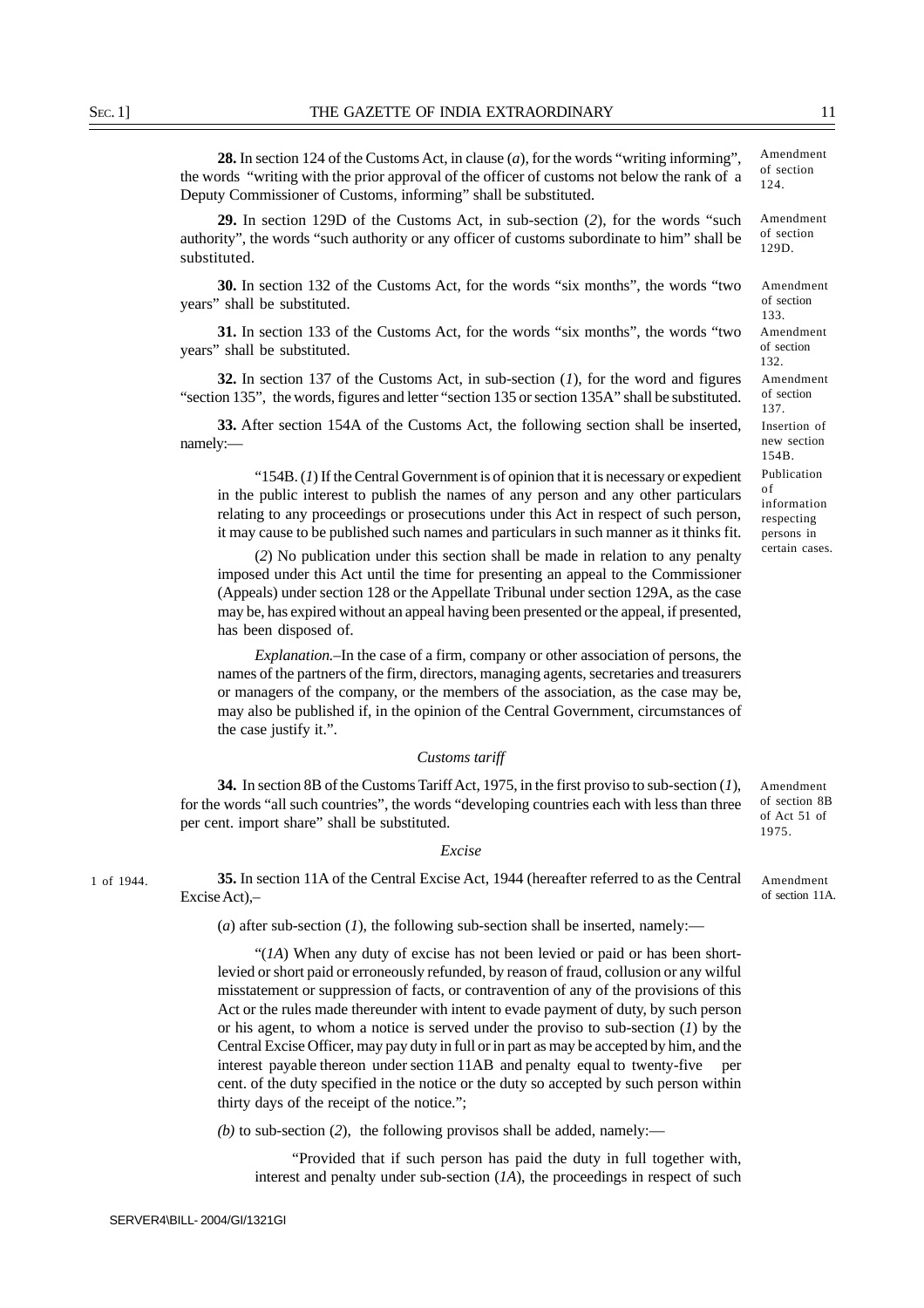person and other persons to whom notice is served under sub-section (*1*) shall, without prejudice to the provisions of sections 9, 9A and 9AA, be deemed to be conclusive as to the matters stated therein:

Provided further that, if such person has paid duty in part, interest and penalty under sub-section (*1A*), the Central Excise Officer, shall determine the amount of duty or interest not being in excess of the amount partly due from such person.".

**36.** After section 11DD of the Central Excise Act, the following section shall be inserted, namely:**—**

"11DDA. (*1*) Where, during the pendency of any proceedings under section 11A or section 11D, the Central Excise Officer is of the opinion that for the purpose of protecting the interests of revenue, it is necessary so to do, he may, with the previous approval of the Commissioner of Central Excise, by order in writing, attach provisionally any property belonging to the person on whom notice is served under sub-section (*1*) of section 11A or sub-section (*2*) of section 11D, as the case may be, in accordance with the rules made in this behalf under section 142 of the Customs Act, 1962.

52 of 1962.

(*2*) Every such provisional attachment shall cease to have effect after the expiry of a period of six months from the date of the order made under sub-section (*1*):

Provided that the Chief Commissioner of Central Excise may, for reasons to be recorded in writing, extend the aforesaid period by such further period or periods as he thinks fit, so, however, that the total period of extension shall not in any case exceed two years:

Provided further that where an application for settlement of case under section 32E is made to the Settlement Commission, the period commencing from the date on which such application is made and ending with the date on which an order under subsection (*1*) of section 32F is made shall be excluded from the period specified in the preceding proviso.".

**37.** In section 35E of the Central Excise Act, in sub-section (*2*), for the words "such authority", the words "such authority or any Central Excise Officer subordinate to him" shall be substituted.

**38.** After section 37D of the Central Excise Act, the following section shall be inserted, namely:—

"37E. (*1*) If the Central Government is of opinion that it is necessary or expedient in the public interest to publish the names of any person and any other particulars relating to any proceedings or prosecutions under this Act in respect of such person, it may cause to be published such names and particulars in such manner as it thinks fit.

(*2*) No publication under this section shall be made in relation to any penalty imposed under this Act until the time for presenting an appeal to the Commissioner (Appeals) under section 35 or the Appellate Tribunal under section 35B, as the case may be, has expired without an appeal having been presented or the appeal, if presented, has been disposed of.

*Explanation.*—In the case of a firm, company or other association of persons, the names of the partners of the firm, directors, managing agents, secretaries and treasurers or managers of the company, or the members of the association, as the case may be, may also be published if, in the opinion of the Central Government, circumstances of the case justify it.".

**39.** (*1*) In the Central Excise Rules, 2002, made by the Central Government in exercise of the powers conferred by section 37 of the Central Excise Act, rule 16 thereof as published in the Official Gazette vide notification of the Government of India in the Ministry of Finance (Department of Revenue), No. G.S.R. 143(E), dated the 1st March, 2002 shall stand amended and shall be deemed to have been amended retrospectively in the manner as specified in

Insertion of new section 11DDA. Provisional attachment to protect revenue in certain cases.

Amendment of section 35E

Insertion of new section

37E Publication of information respecting persons in certain cases*.*

Amendment of rule 16 of the Central Excise Rules, 2002.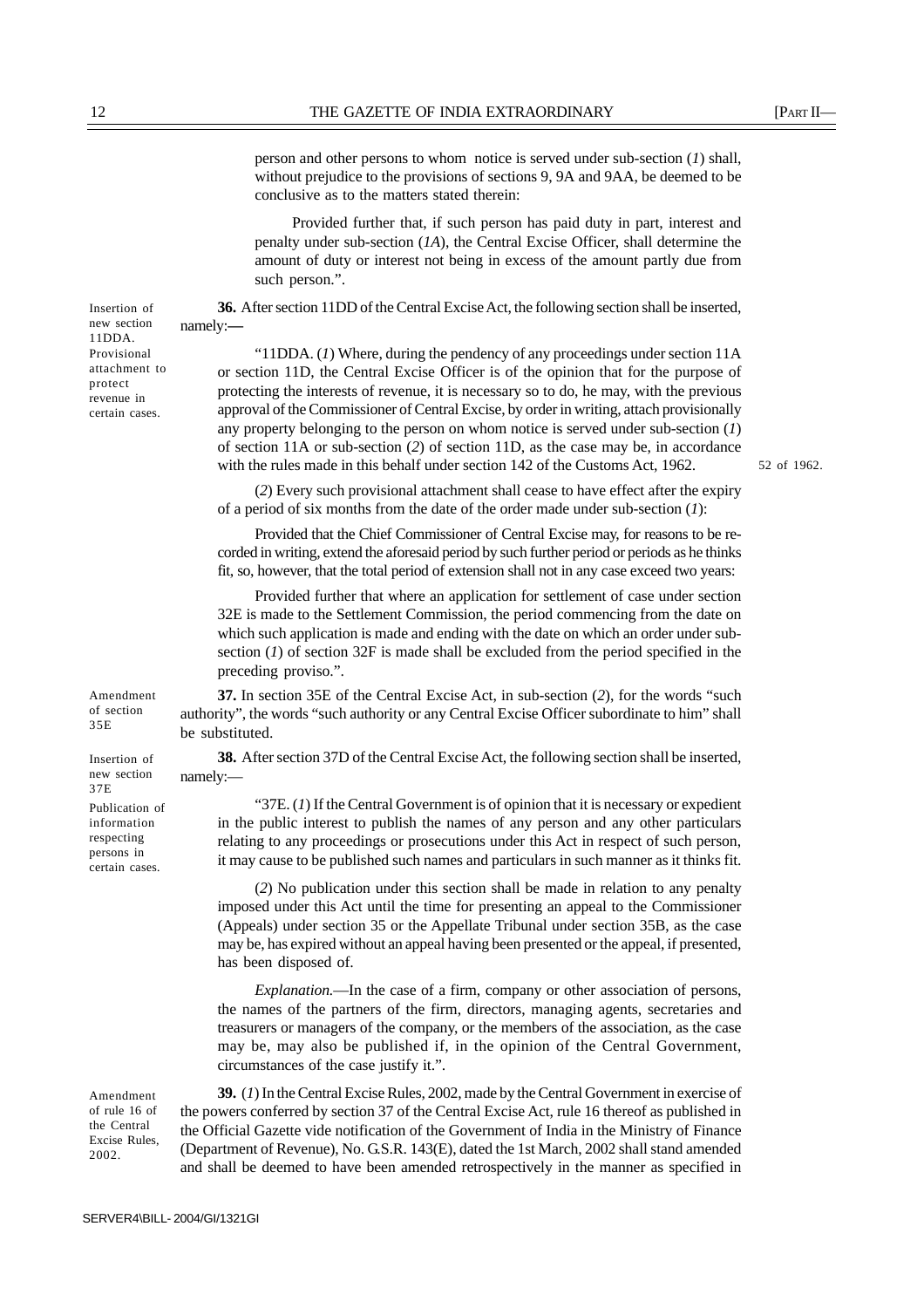column (2) of the Schedule for the period specified in column (3) of that Schedule against the rule specified in column (1) of that Schedule.

(*2*) Notwithstanding anything contained in any judgment, decree or order of any court, tribunal or other authority, any action taken or anything done or purported to have been taken or done, at any time during the period commencing on and from the 29th day of May, 2003 and ending with the 8th day of July, 2004 under the rule as amended by sub-section (*1*), shall be deemed to be and always to have been, for all the purposes, as validly and effectively taken or done as if the amendment made by sub-section (*1*) had been in force at all material times.

(*3*) For the purposes of sub-section (*1*), the Central Government shall have and shall be deemed to have the power to make rules with retrospective effect as if the Central Government had the power to make rules under section 37 of the Central Excise Act, retrospectively, at all material times.

*Explanation.*—For the removal of doubts, it is hereby declared that no act or omission on the part of any person shall be punishable as an offence, which would not have been so punishable if this section had not come into force.